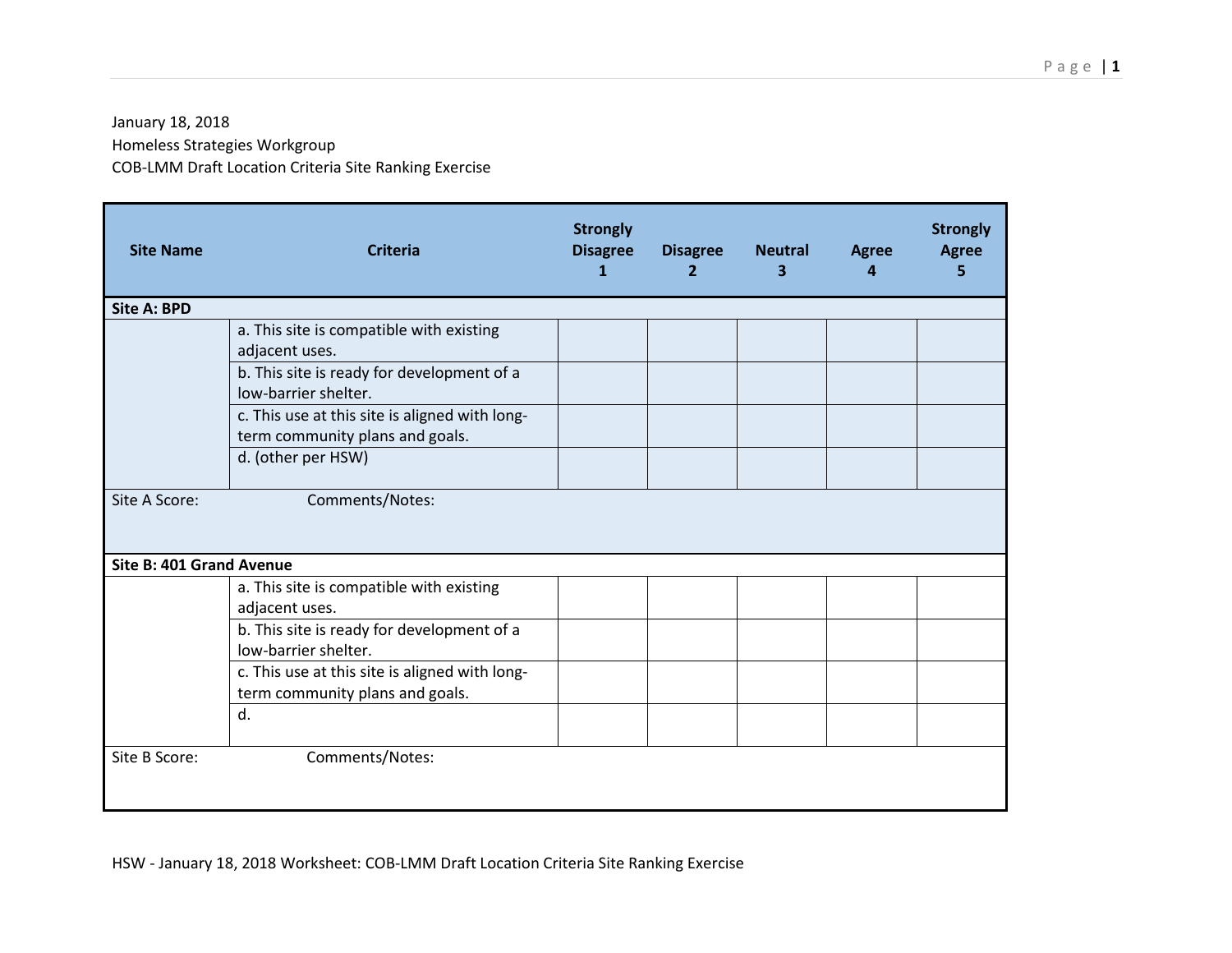| <b>Site Name</b>                      | <b>Criteria</b>                                                                   | <b>Strongly</b><br><b>Disagree</b><br>$\mathbf{1}$ | <b>Disagree</b><br>$\overline{2}$ | <b>Neutral</b><br>3 | <b>Agree</b><br>4 | <b>Strongly</b><br><b>Agree</b><br>5 |  |  |
|---------------------------------------|-----------------------------------------------------------------------------------|----------------------------------------------------|-----------------------------------|---------------------|-------------------|--------------------------------------|--|--|
| <b>Site C: Courthouse Parking Lot</b> |                                                                                   |                                                    |                                   |                     |                   |                                      |  |  |
|                                       | a. This site is compatible with existing<br>adjacent uses.                        |                                                    |                                   |                     |                   |                                      |  |  |
|                                       | b. This site is ready for development of a<br>low-barrier shelter.                |                                                    |                                   |                     |                   |                                      |  |  |
|                                       | c. This use at this site is aligned with long-<br>term community plans and goals. |                                                    |                                   |                     |                   |                                      |  |  |
|                                       | d. (other per HSW)                                                                |                                                    |                                   |                     |                   |                                      |  |  |
| Site A Score:                         | Comments/Notes:                                                                   |                                                    |                                   |                     |                   |                                      |  |  |
|                                       | Site D: 600 West Holly                                                            |                                                    |                                   |                     |                   |                                      |  |  |
|                                       | a. This site is compatible with existing<br>adjacent uses.                        |                                                    |                                   |                     |                   |                                      |  |  |
|                                       | b. This site is ready for development of a<br>low-barrier shelter.                |                                                    |                                   |                     |                   |                                      |  |  |
|                                       | c. This use at this site is aligned with long-<br>term community plans and goals. |                                                    |                                   |                     |                   |                                      |  |  |
|                                       | d.                                                                                |                                                    |                                   |                     |                   |                                      |  |  |
| Site B Score:                         | Comments/Notes:                                                                   |                                                    |                                   |                     |                   |                                      |  |  |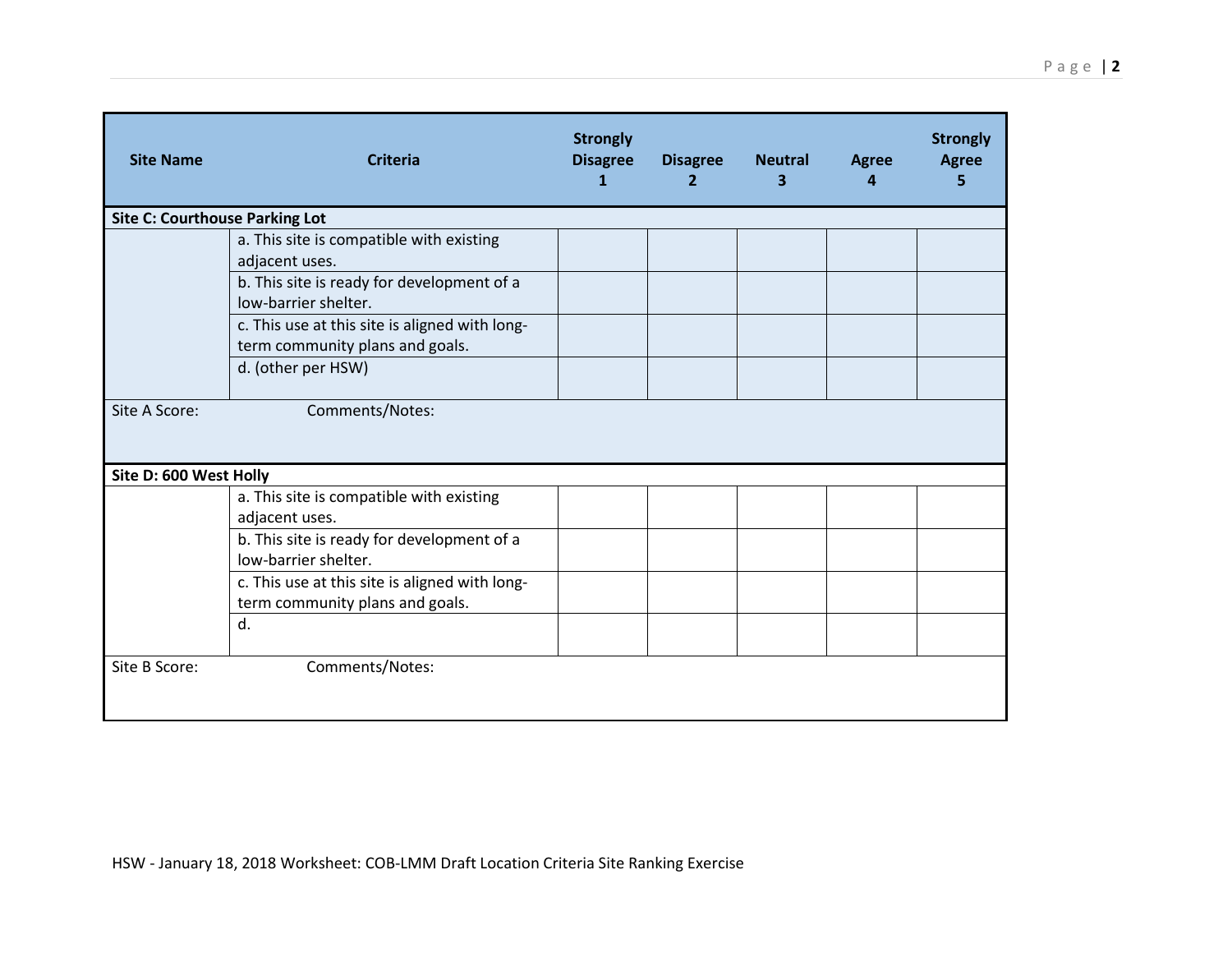| <b>Site Name</b>                           | <b>Criteria</b>                                                                   | <b>Strongly</b><br><b>Disagree</b><br>$\mathbf{1}$ | <b>Disagree</b><br>$\overline{2}$ | <b>Neutral</b><br>3. | <b>Agree</b><br>4 | <b>Strongly</b><br><b>Agree</b><br>5 |  |
|--------------------------------------------|-----------------------------------------------------------------------------------|----------------------------------------------------|-----------------------------------|----------------------|-------------------|--------------------------------------|--|
| <b>Site E: Municipal Court Parking Lot</b> |                                                                                   |                                                    |                                   |                      |                   |                                      |  |
|                                            | a. This site is compatible with existing<br>adjacent uses.                        |                                                    |                                   |                      |                   |                                      |  |
|                                            | b. This site is ready for development of a<br>low-barrier shelter.                |                                                    |                                   |                      |                   |                                      |  |
|                                            | c. This use at this site is aligned with long-<br>term community plans and goals. |                                                    |                                   |                      |                   |                                      |  |
|                                            | d. (other per HSW)                                                                |                                                    |                                   |                      |                   |                                      |  |
| Site A Score:                              | Comments/Notes:                                                                   |                                                    |                                   |                      |                   |                                      |  |
| Site F: COB Employee Parking Lot           |                                                                                   |                                                    |                                   |                      |                   |                                      |  |
|                                            | a. This site is compatible with existing                                          |                                                    |                                   |                      |                   |                                      |  |
|                                            | adjacent uses.                                                                    |                                                    |                                   |                      |                   |                                      |  |
|                                            | b. This site is ready for development of a<br>low-barrier shelter.                |                                                    |                                   |                      |                   |                                      |  |
|                                            | c. This use at this site is aligned with long-<br>term community plans and goals. |                                                    |                                   |                      |                   |                                      |  |
|                                            | d.                                                                                |                                                    |                                   |                      |                   |                                      |  |
| Site B Score:                              | Comments/Notes:                                                                   |                                                    |                                   |                      |                   |                                      |  |